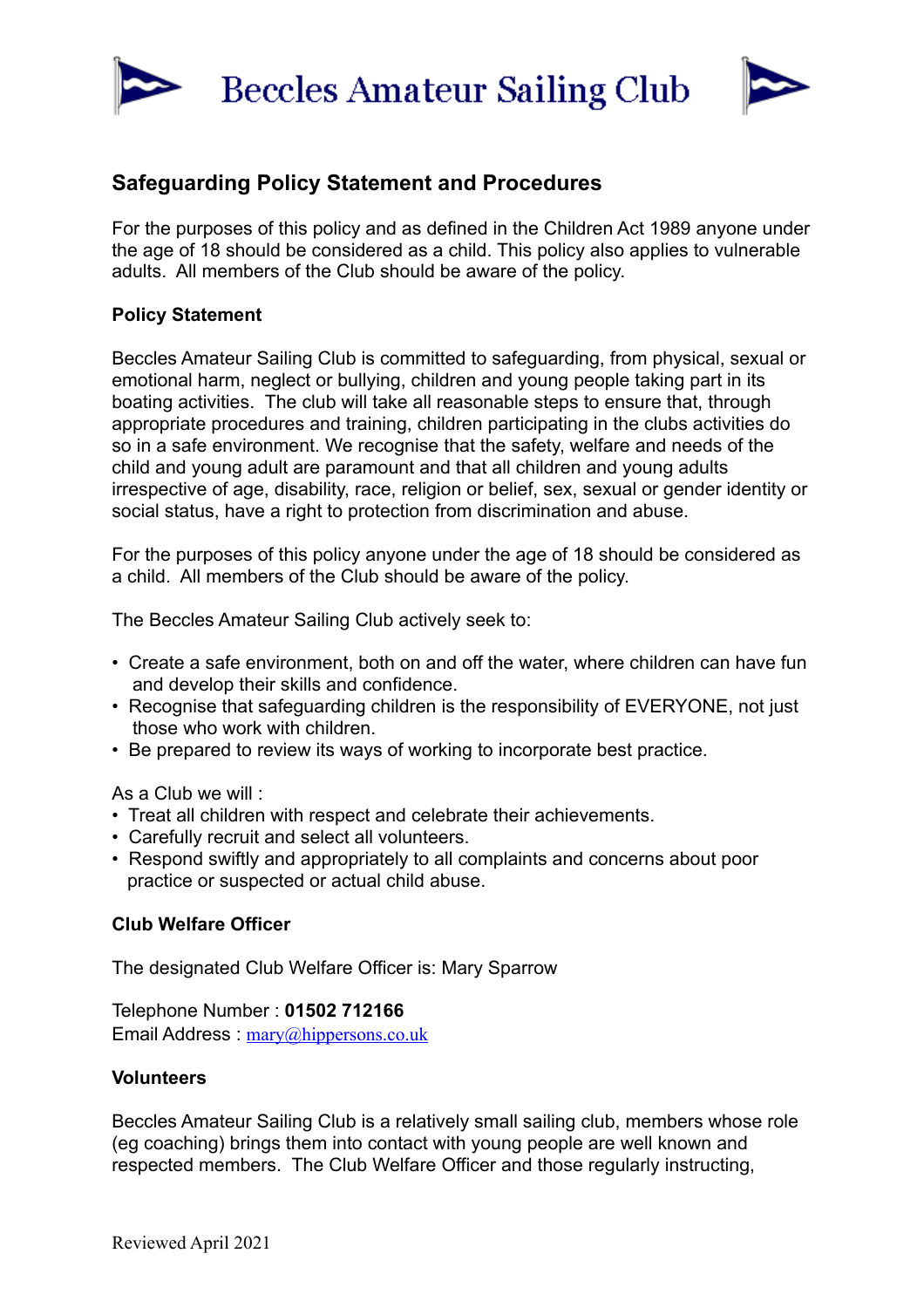



coaching or supervising young people will be asked to apply for an Enhanced Criminal Records Disclosure, with Barred List check if appropriate.

### **Good Practice**

All members of the Club should follow the good practice guidelines attached and agree to abide by the Club Code of Conduct. Those volunteering with young people should be aware of the guidance on recognising abuse (*see Appendix A - What is Child Abuse?)*.

It is the policy of the Beccles Amateur Sailing Club that all children 15 years of age or younger shall be under the supervision of a parent or appointed guardian whilst on the club premises, who are responsible for their welfare and behaviour at all times. 16 and 17 years olds can be at the club on their own, but they are still ultimately their parents responsibility.

Beccles Amateur Sailing Club has limited showering and changing room facilities, therefore it is unrealistic to expect adults not to use these facilities at the same time as children. However, a cautious approach should be taken, and adults are requested not to enter the showers and changing rooms at times when children are changing before or after sailing school, training or racing. If this is unavoidable it is advised that they are accompanied by another adult.

Taking photos or videos at the Club or publishing such images is the accepted norm at Beccles Amateur Sailing Club. The Club will seek written consent on the membership form from the child's parents/carers before taking photos or video at an event or training session or publishing such images.

However, all members should be on the lookout for those not familiar to the Club engaged in photography. Parents and spectators should be prepared to identify themselves if requested and state their purpose for photography/filming. If the Club publishes images of children, no identifying information other than names will be included.

We ask that parents join our Facebook Page which is a closed group. Those who do not wish for photographs to be taken of their children are to monitor pictures taken and inform the Club Welfare Officer if their child has accidently appeared in them.

We also ask that those parents whose children are not to be photographed lookout for those who are taking pictures and kindly ask them to not take pictures of your child(ren).

The Sailing Club is accessible by members of the public due to the public footpath that runs alongside the clubhouse. The Committee and Sailing Club cannot be held accountable for the pictures taken by the public, so we do ask that if you are